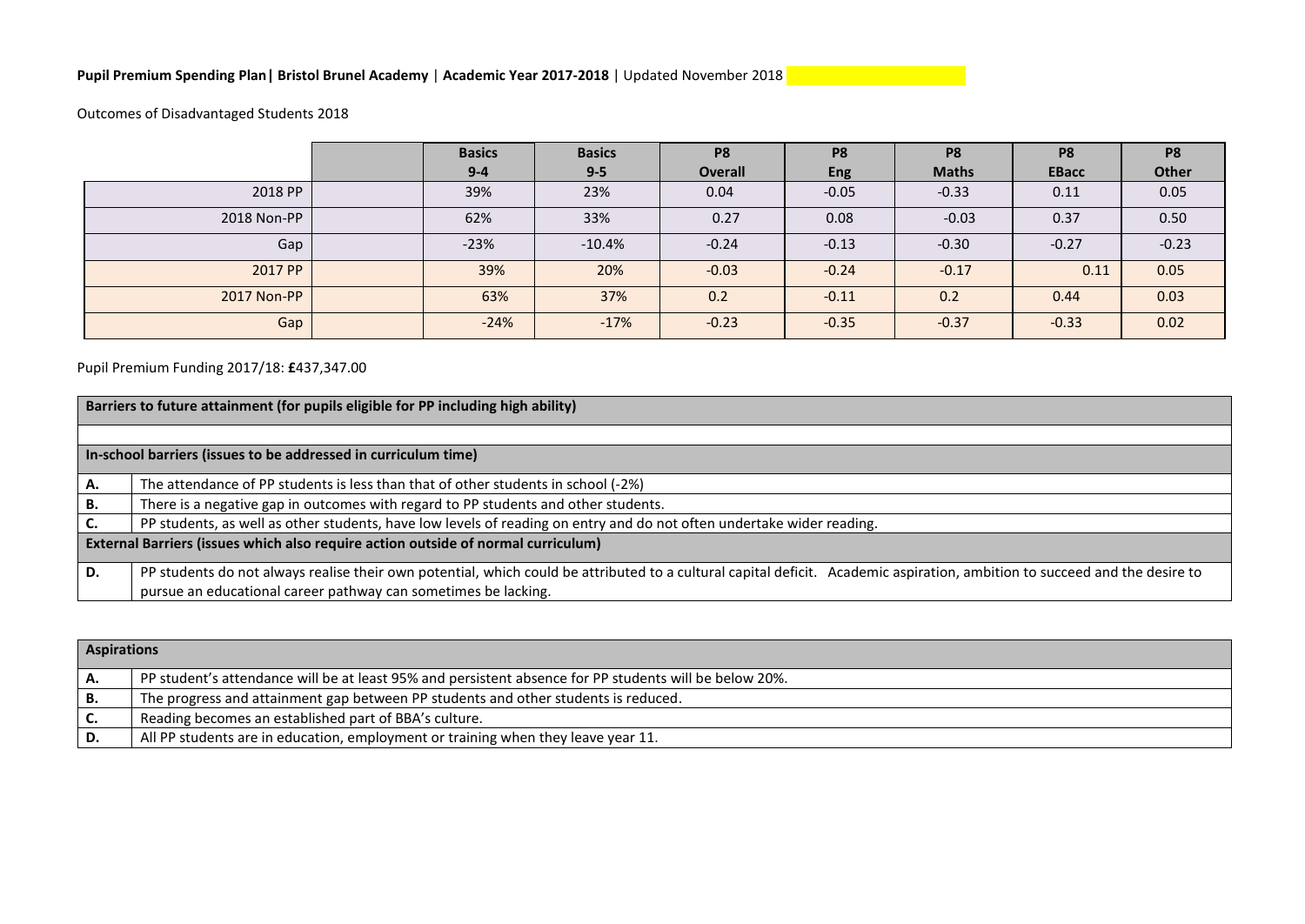**Core Aim One | Academy Improvement | Vice Principal**

Our students at Brunel are exceptional; they deserve the best in every aspect of their academy journey. Core Aim one will achieve this through rigorous evaluation, scrutiny and focusing colleagues on the delivery of outcomes.

**Core Aim** Two | **Teaching and Learning** | Assistant Principal

Teaching and Learning is our core business and ultimately provides students with the key to their future pathways. Core aim two will relentlessly pursue the teaching methods and strategies that foster a 'love of learning' and secure outcomes for students in examinations / accreditations while engaging and stimulating students' interests.

**Core Aim** Three | **Outcomes** | Assistant Principal

Achievement of exam outcomes provides students with the ability to take their next steps in to the world equipped with the accreditations they need. Core Aim three will achieve outcomes for students that are beyond what their prior data may suggest, an academy of outliers where we constantly find the most effective strategies that secure the outstanding outcomes our students deserve. We never use prior performance as an excuse only a reason for greater focus on the things that will help a student achieve.

**Core Aim** Four | **Culture and Ethos** | Assistant Principal

We are proud of our students at Bristol Brunel, so the ethos we provide for them needs to reflect the respect we show them. We value their education and will not make excuses for underperformance or students who distract from learning. We seek opportunities to celebrate achievements and success no matter how small. Core Aim four will lift the aspirations, self-confidence and self-awareness of every student in the academy through a rigorous focus on personal development, behaviour and welfare.

**Core Aim** Five | **Post-16 Performance** | Assistant Director Post-16

The academy continues to build a strong post 16 provision with the CLF post 16 team. We value the provision at BBA and our growing cohort of post 16 students represents that success we are achieving at key stage 4. Core Aim five will deliver achievement, teaching and CEIAG of an outstanding quality.

| A              | <b>Area of Spend</b>                       | Contribution<br>from Pupil<br>Premium | Description of Intervention<br>*where identified by Sutton Trust/Hattie                                                                                                                                                                                                                                                                                                      | <b>Intended Outcomes</b>                                                                                                                                                                               | Intended Impact of the Intervention<br>(KPI's)                                                                                                                                                                                                                                                                          | Impact of the Intervention<br>(Autumn 2018)                                                                                                                                                     |
|----------------|--------------------------------------------|---------------------------------------|------------------------------------------------------------------------------------------------------------------------------------------------------------------------------------------------------------------------------------------------------------------------------------------------------------------------------------------------------------------------------|--------------------------------------------------------------------------------------------------------------------------------------------------------------------------------------------------------|-------------------------------------------------------------------------------------------------------------------------------------------------------------------------------------------------------------------------------------------------------------------------------------------------------------------------|-------------------------------------------------------------------------------------------------------------------------------------------------------------------------------------------------|
| $\overline{2}$ | <b>English Lead</b><br><b>Practitioner</b> | £3,000                                | Additional leadership and teaching specialism<br>secured to increase the quality of teaching and<br>learning in English. This improves the quality of<br>English teaching, enabling greater progress of PP<br>students regardless of ability. Lead Practitioner on<br>part TT.<br>Sutton Trust: Feedback +8 months Learning Styles +<br>2months reduced class size +3 months | To secure greater levels of<br>progress for students in English,<br>through the coaching and<br>intervention of English teaching.<br>This will increase the progress of<br>PP students within English  | Progress in English KS3 to KS4 is good.<br>All lessons judged as Good or better. Both<br>achievement and attainment of PP<br>students has increased/decreased<br>Greater rates of progress in English KS3 to<br>KS4. Improved lesson grades achieved.<br>Both achievement and attainment of PP<br>students to increase. | English progress positive and highest<br>ever (0.02). Continues 4 year<br>improvement journey.<br>Member of staff has supported other<br>colleagues throughout the school<br>and across the CLF |
| $\overline{2}$ | <b>Maths Lead</b><br><b>Practitioner</b>   | £3,000                                | Additional leadership and teaching specialism<br>secured to increase the quality of teaching and<br>learning in Maths. This improves the quality of Maths<br>teaching, enabling greater progress of PP students<br>regardless of ability. Lead Practitioner on part TT.<br>Sutton Trust: Feedback +8 months Learning Styles +<br>2months reduced class size +3 months        | To secure greater levels of<br>progress for students in Maths,<br>through the coaching and<br>intervention of Maths teaching.<br>This will increase the progress of<br>PP students within Maths        | Greater rates of progress in Maths KS3 to<br>KS4. Improved lesson grades achieved.<br>Both achievement and attainment of PP<br>students to increase.                                                                                                                                                                    | PP progress above National Average<br>$(-0.33 \text{ vs } -0.4)$                                                                                                                                |
| $\overline{2}$ | <b>Science Lead</b><br><b>Practitioner</b> | £3,000                                | Additional leadership and teaching specialism<br>secured to increase the quality of teaching and<br>learning in Science. This improves the quality of<br>Science teaching, enabling greater progress of PP<br>students regardless of ability. Lead Practitioner on<br>part TT.<br>Sutton Trust: Feedback +8 months Learning Styles +<br>2months reduced class size +3 months | To secure greater levels of<br>progress for students in science,<br>through the coaching and<br>intervention of science teaching.<br>This will increase the progress of<br>PP students within science. | Greater rates of progress in Science KS3<br>to KS4. Improved lesson grades achieved.<br>Both achievement and attainment of PP<br>students to increase.                                                                                                                                                                  | Science outcomes best in academy<br>history<br>Significant improvement in both<br>attainment and achievement<br>VA for Science was positive (0.046)                                             |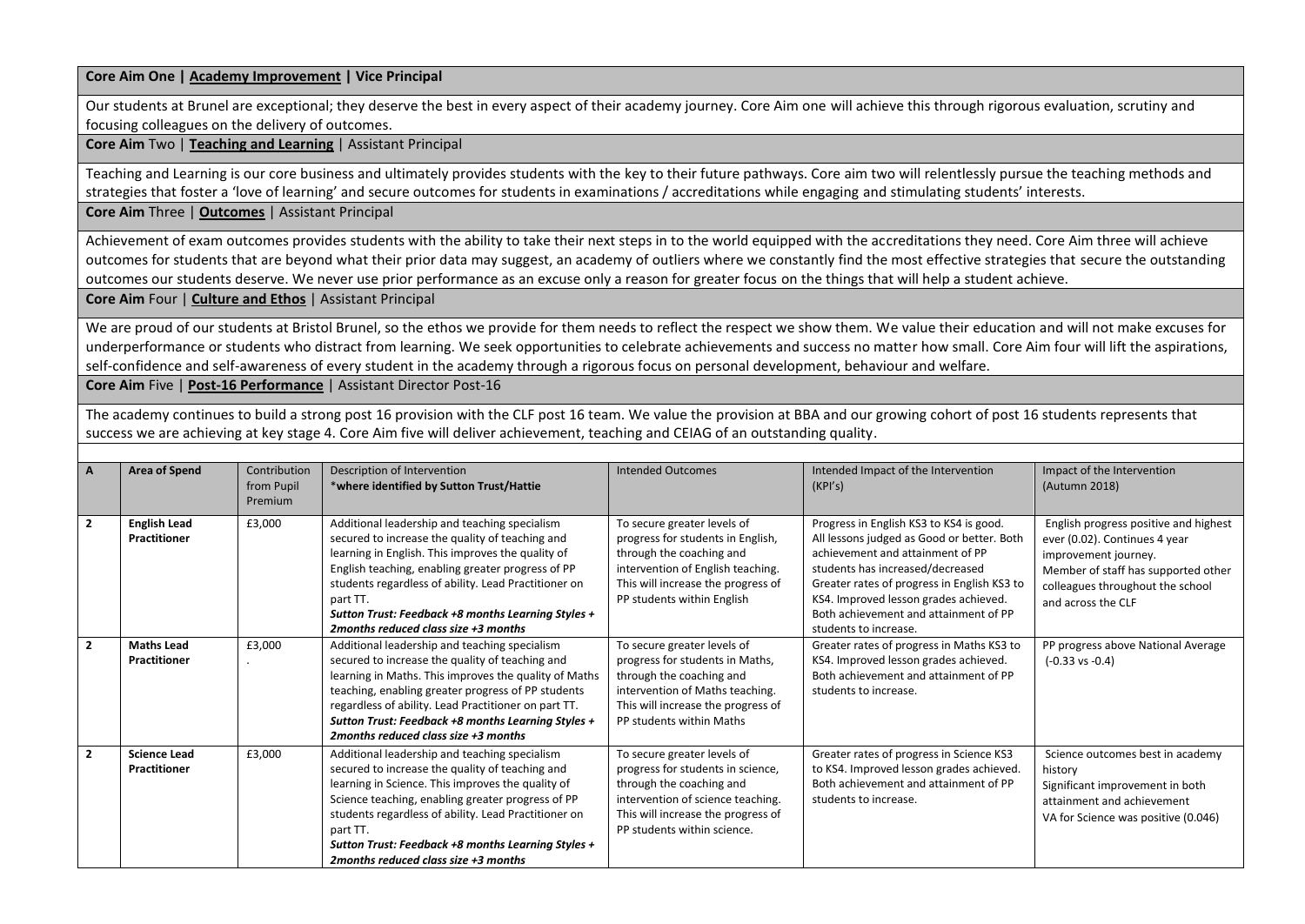| $\overline{4}$ | <b>Support Groups</b>                            | £4,000  | Outside provision (Hope's Place - both a girls and<br>boys self-esteem group) is brought into the Academy<br>to work with small groups to build social skills and<br>self-esteem.<br>Sutton Trust: Social and emotional learning +4<br>months                                                                                                                                                                                                                                                                                          | Specifically targeted at vulnerable<br>students to develop social skills<br>and self-esteem.                                                                                                                                                       | Attendance of the targeted students<br>improves, reduction in poor behaviour,<br>greater involvement in lessons.<br>Highly successful behavior for learning<br>system has facilitated a reduction in poor<br>behaviour, greater involvement in<br>lessons.                                                                                                            | Data shows good progress:<br>KS4 Maths - 18 out of 19 students<br>made progress across 2 terms<br>KS3 Maths - 14 out of 16 sudents<br>made progress<br>KS3 English - 26 out of 29 students<br>made progress |
|----------------|--------------------------------------------------|---------|----------------------------------------------------------------------------------------------------------------------------------------------------------------------------------------------------------------------------------------------------------------------------------------------------------------------------------------------------------------------------------------------------------------------------------------------------------------------------------------------------------------------------------------|----------------------------------------------------------------------------------------------------------------------------------------------------------------------------------------------------------------------------------------------------|-----------------------------------------------------------------------------------------------------------------------------------------------------------------------------------------------------------------------------------------------------------------------------------------------------------------------------------------------------------------------|-------------------------------------------------------------------------------------------------------------------------------------------------------------------------------------------------------------|
| 4              | <b>Study Plus Support</b><br>Groups              | £26,000 | The Nurture Group is for Year 7 that supports some<br>of our less able students to transition into secondary<br>education; better supported through greater teacher<br>continuity, designated classroom and targeted<br>numeracy and literacy support. A good proportion of<br>students are PP students.<br>In KS3 & 4 study support groups (50% PP) are<br>timetabled targeted academic support and facilitate<br>the development of Life Skills through The Princes<br>Achieve Award.<br>Sutton Trust: Small group tuition +4 months | Students make good progress in Yr<br>7, close gaps and to support<br>students to transition into the<br>Academy. PP students to feel<br>success and go on to achieve good<br>levels of progress.                                                   | Levels of progress achieved, closing the<br>gap between outcomes of Base Camp and<br>non-Base Camp.<br>Greater student confidence & self-<br>esteem.                                                                                                                                                                                                                  | Nurture group conitnues to have a<br>significant impact on the access to<br>mainstream school for a variety of<br>students                                                                                  |
| 4              | Non-Teaching<br><b>Pastoral Support</b><br>AYL's | £45,000 | The Academy spends c.£220,000 on Pastoral<br>support. This makes a wide and deep impact of<br>students, particularly our PP students. Year Teams<br>focus not just on removing barriers to learning, but<br>on tracking and enhancing the achievement of<br>students. Deep involvement with families and<br>ensuring any disadvantaged for PP students is<br>reduced.<br>Sutton Trust: Social and emotional learning +4<br>months, Mentoring +1 month                                                                                  | Work tirelessly to ensure all<br>students are supported to attend<br>and achieve. PP students are<br>supported to make greater levels<br>of progress and that they do not<br>have any barriers to learning or<br>attendance caused by deprivation. | Absence levels for PP students are much<br>improved. Persistent Absence levels are<br>reducing. Fixed Term Exclusion levels are<br>much reduced on previous academic year.<br>Increase in levels of expected and good<br>progress by Year Team. Reduction in<br>lesson "score 4s", reduction in call outs by<br>Year, recording progress of PP and comp<br>to non-PP. | Attendance last year for PP students<br>was above National average<br>P8 for cohort was 0.037 vs NA of -0.40                                                                                                |
| 4              | <b>Teaching Pastoral</b><br>Support              | £18,000 | The Academy spends c.£220,000 on Pastoral<br>support. This makes a wide and deep impact of<br>students, particularly our PP students. Year Teams<br>focus not just on removing barriers to learning, but<br>on tracking and enhancing the achievement of<br>students. Deep involvement with families and<br>ensuring any disadvantaged for PP students is<br>reduced.<br>Sutton Trust: Social and emotional learning +4<br>months, Mentoring +1 month                                                                                  | Work tirelessly to ensure all<br>students are supported to attend<br>and achieve. PP students are<br>supported to make greater levels<br>of progress and that they do not<br>have any barriers to learning or<br>attendance caused by deprivation. | Increase in levels of expected and good<br>progress by Year Team. Reduction in<br>lesson "score 4s", reduction in call outs by<br>Year, recording progress of PP and comp<br>to non-PP.                                                                                                                                                                               | PP Progress signifcantly above<br>national average (0.037 vs -0.40)                                                                                                                                         |
| 4              | <b>Careers Advisor</b>                           | £10,000 | To support students to have and realize future<br>aspirations; providing targeted and specific support<br>for students to secure pathways and reduce numbers<br>of NEETs. PP students proportionately supported by<br>this provision to increase PP progression.<br><b>Sutton Trust: Mentoring +1 month</b>                                                                                                                                                                                                                            | Enable more PPs to realise the<br>enabling power of education and<br>that what they do now directly<br>impacts on their future. Reduce<br>the number of NEETs.                                                                                     | Number of NEETs over time. Expected<br>and good progress of PP students.<br>Greater Future Focus within the Academy.                                                                                                                                                                                                                                                  | Number of NEETs is again 0.<br>Students engage successfully with<br>specific and bespoke advice and<br>intervention                                                                                         |
| 4              | <b>Attendance Officer</b>                        | £12,000 | Supporting students where barrier to achievement is<br>attendance. Working with families to raise<br>aspiration and engagement in education.<br>Sutton Trust: Mentoring +1 month                                                                                                                                                                                                                                                                                                                                                       | Enable more PPs to realize the<br>importance of attendance in<br>aspirations and achievement.                                                                                                                                                      | Attendance of PP will rise over time to be<br>at least in line with peers. Attendance of<br>all students will be above 95%                                                                                                                                                                                                                                            | PP attendance improved on previous<br>year (92.8% vs 92.5%)                                                                                                                                                 |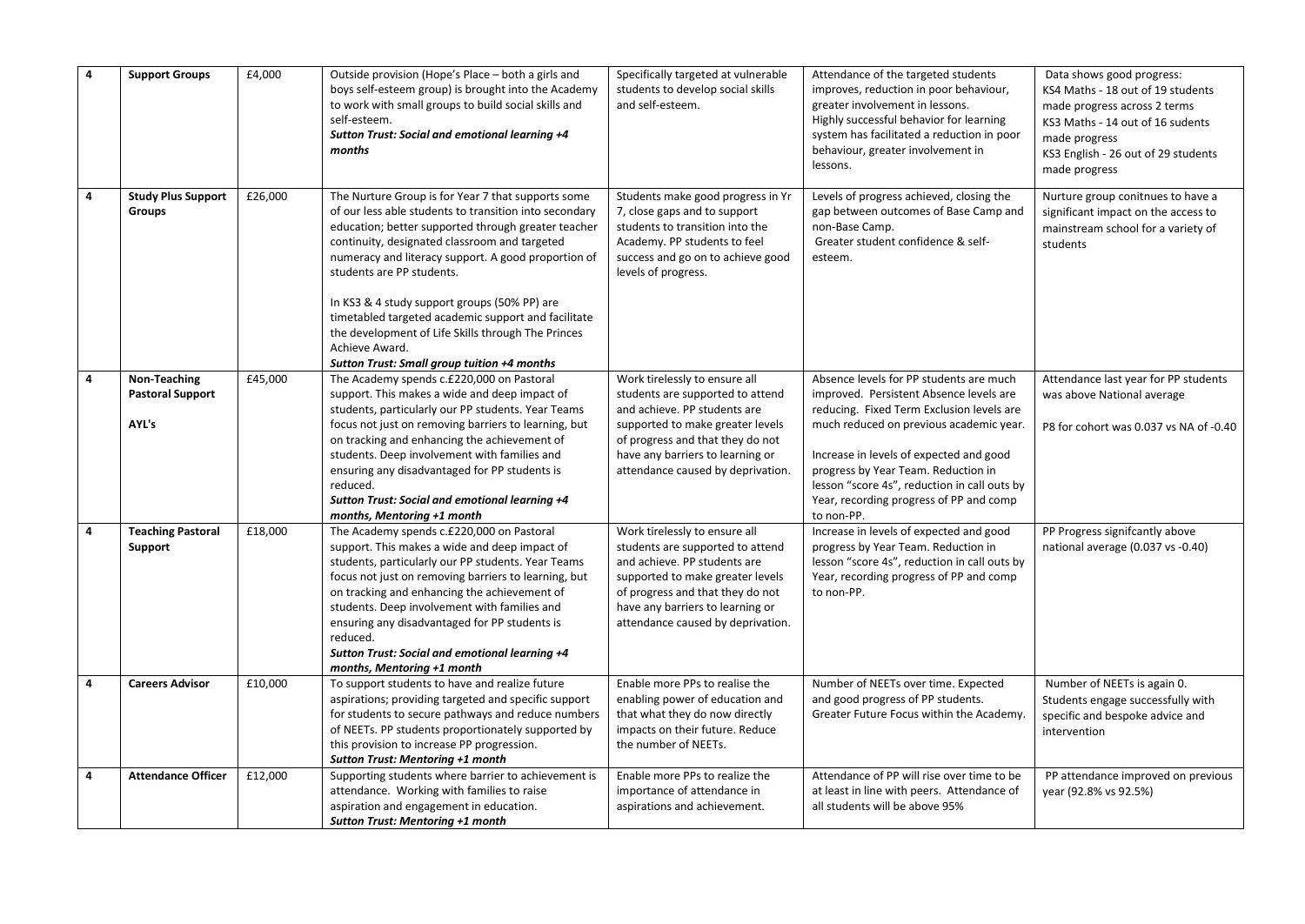| $\overline{2}$<br>$\overline{\mathbf{3}}$ | <b>Mathematics TA</b><br><b>SLT Extended Roles</b> | £6,000<br>£15,000 | Jointly funded by PP and Y7 Catch Up Funding.<br>Supporting students in Mathematics who need<br>additional tuition to close the gap with their peers.<br><b>Sutton Trust: Teaching Assistants +1 month, Small</b><br>group tuition +4 months and one to one tuition +5<br>months<br>To deliver more rigour in tracking and intervening on                                                                                                                                                              | Enable PP students to close the<br>gap in attainment between them<br>and their peers.<br>More students make                                                           | Progress of PP students will accelerate<br>enabling gaps in attainment to close.<br>Evidence of impact of Literacy strategy                                                                                                     | PP Progress was -0.30 - no national<br>data available, but likely to be<br>above the NA                                                                                    |
|-------------------------------------------|----------------------------------------------------|-------------------|--------------------------------------------------------------------------------------------------------------------------------------------------------------------------------------------------------------------------------------------------------------------------------------------------------------------------------------------------------------------------------------------------------------------------------------------------------------------------------------------------------|-----------------------------------------------------------------------------------------------------------------------------------------------------------------------|---------------------------------------------------------------------------------------------------------------------------------------------------------------------------------------------------------------------------------|----------------------------------------------------------------------------------------------------------------------------------------------------------------------------|
|                                           |                                                    |                   | students, including PP students, who are non-moving<br>and not achieving expected and good progress from<br>Year 7 to 9. Ensuring a range of strategies are used in<br>subjects and with individuals to track, intervene and<br>accelerate progress. Coordinating intervention from<br>Year and Curriculum Leaders and seeking and sharing<br>best practice for shifting students.<br>Sutton Trust: Small group tuition +4 months,<br>reduced class size +3 months and one to one tuition<br>+5 months | expected/good levels of progress;<br>Quality of tracking and<br>intervention improves. Greater<br>student progression through KS3                                     | clear from Reading metrics in most year<br>groups<br>Numbers of students making expected<br>and good levels of progress. Attainment<br>grows in Year 7,8 and 9. Reducing the<br>number of months behind students are.           | Data described elsewhere in this<br>report demonstrates the impact of<br>Hub intervention and other<br>interventions in boosting progress                                  |
| $\overline{4}$                            | Inclusion &<br>Safeguarding<br>Manager             | £16,000           | Extended SLT role to support acute cases of<br>behaviour that requires alternative provision. This<br>role also seeks to improve behaviour management<br>within classrooms. Manages all negotiated transfers<br>in and out of the Academy. Ensures consistency of<br>sanction and rebuild is applied. Good proportion of<br>PP students involved.<br>Sutton Trust: Behaviour Interventions +4 months                                                                                                   | To ensure that where students<br>struggle to make progress and<br>show the right attitude within the<br>Academy, that appropriate,<br>alternative provision is found. | Alternative provisions, revolving door<br>interventions and negotiated transfers<br>have all served to reduce fixed term<br>exclusion instances. In addition, no<br>permanent exclusions have happened in<br>the academic year. | Fixed term exclusion rates at BBA are<br>curerntly some of the lowest in the<br>Federation                                                                                 |
| 3                                         | 'The Hub' - Maths<br><b>Teacher</b>                | E21,000           | Smaller Class Sizes and increased intervention,<br>improved teacher continuity and a greater core<br>subject resource to support all "non-moving"<br>students and secure greater levels of expected<br>progress.<br>Sutton Trust: Small group tuition +4 months,<br>reduced class size +3 months                                                                                                                                                                                                       | Increased expected and good<br>levels of progress achieved.<br>Improved continuity, class size and<br>intervention possible. Improved PP<br>progress and attainment.  | Quality and continuity of the timetable.<br>Class sizes, amount of flexibility to<br>intervene. Amount of expected and good<br>progress achieved                                                                                | PP Hub intervention data shows that<br>progress has been good, with an<br>average improvement in KS4 of<br>approximately 2 sub-levels' per<br>student                      |
| $\overline{\mathbf{3}}$                   | 'The Hub' - English<br><b>Teacher</b>              | £21,000           | Smaller Class Sizes and increased intervention,<br>improved teacher continuity and a greater core<br>subject resource to support all "non-moving"<br>students and secure greater levels of expected<br>progress.<br>Sutton Trust: Small group tuition +4 months,<br>reduced class size +3 months                                                                                                                                                                                                       | Increased expected and good<br>levels of progress achieved.<br>Improved continuity, class size and<br>intervention possible. Improved PP<br>progress and attainment.  | Quality and continuity of the timetable.<br>Class sizes, amount of flexibility to<br>intervene. Amount of expected and good<br>progress achieved.                                                                               | After 6 months, more than half had<br>made more than a year's progress in<br>reading age, and 40% of students had<br>made 2 or more years progress in<br>their reading age |
| $\overline{\mathbf{3}}$                   | 'The Hub' -<br><b>Primary Teacher</b>              | £21,000           | Smaller Class Sizes and increased intervention,<br>improved teacher continuity and a greater core<br>subject resource to support all "non-moving"<br>students and secure greater levels of expected<br>progress.<br>Sutton Trust: Small group tuition +4 months,<br>reduced class size +3 months, Reading<br><b>Comprehension Strategies +5 months</b>                                                                                                                                                 | Increased expected and good<br>levels of progress achieved.<br>Improved continuity, class size and<br>intervention possible. Improved PP<br>progress and attainment.  | Quality and continuity of the timetable.<br>Class sizes, amount of flexibility to<br>intervene. Amount of expected and good<br>progress achieved.                                                                               | Impact of Hub has been strong across<br>all year groups, and across Maths and<br>English, as evidenced above.                                                              |
| 4                                         | <b>Student Counsellor</b>                          | £18,000           | Full Time Counsellor employed to work with<br>vulnerable individuals, a higher than proportion of<br>which are PP students. More than 60% of students<br>currently accessing this service are PP.<br><b>Sutton Trust: Social &amp; emotional learning +4months</b>                                                                                                                                                                                                                                     | A number of vulnerable students,<br>including PP are supported to<br>overcome social, emotional and<br>mental health difficulties.                                    | Anonymous case studies of success with a<br>number of students.                                                                                                                                                                 |                                                                                                                                                                            |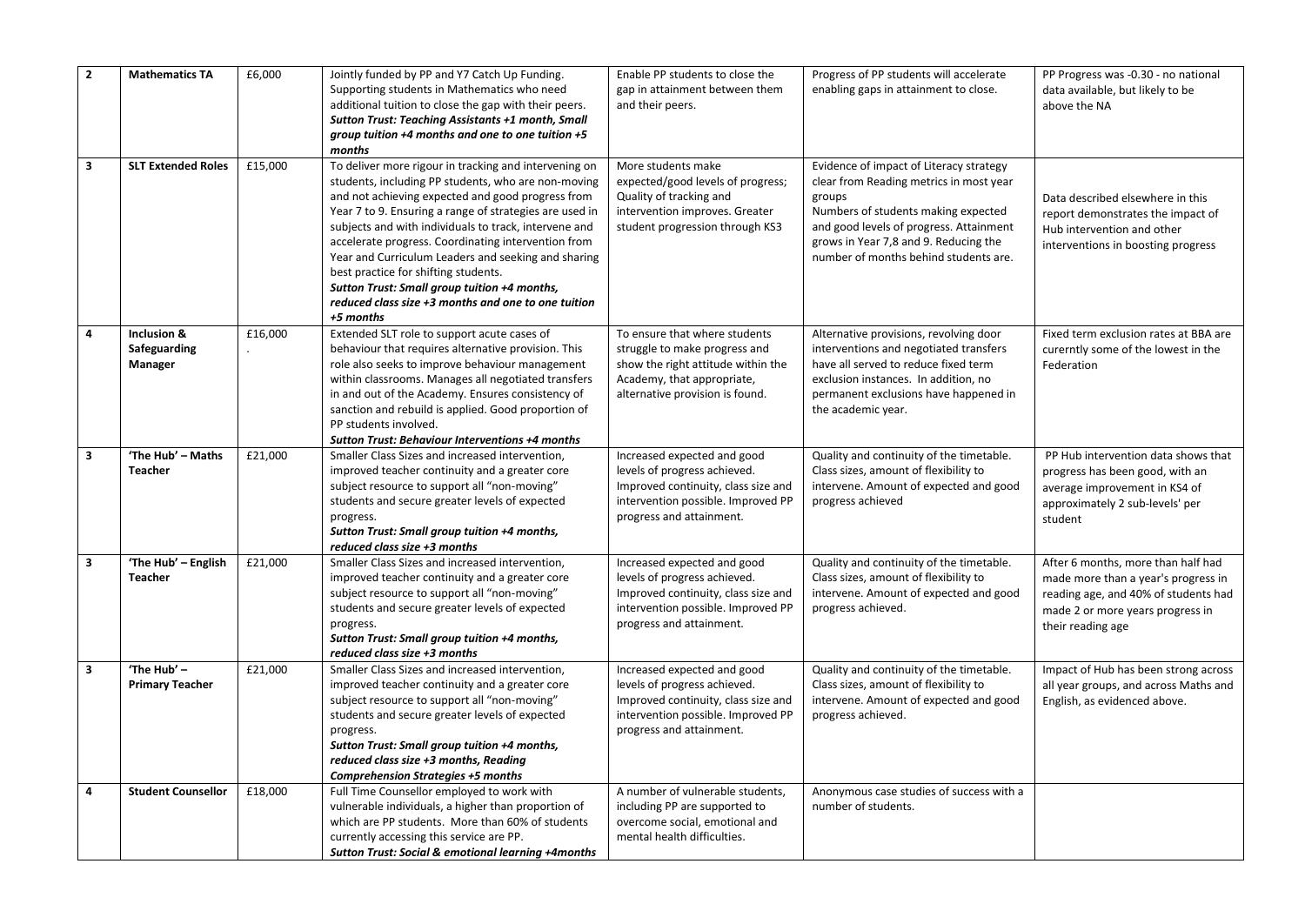| 4<br>4       | <b>Summer School</b><br>Alternative<br>Provision   | £6,000<br>£20,000 | Year 6 students attend Summer School to support<br>transition and secure early progress-literacy and<br>numeracy.<br><b>Sutton Trust: Summer Schools +2 months</b><br>Across the Academic Year a few students who are<br>our most challenging require alternative provision.<br>We have a wide range of outside agencies and<br>provision that we use. A proportion of which are<br>used by PP students to enable them to have more<br>appropriate provision for their needs. | Students achieve early progress<br>and enjoy smooth transition to<br>BBA.<br>Those students who require<br>alternative provision are supported<br>into placements in a timely fashion<br>and that these lead to sustained<br>improvement. | Attendance in the summer and individual<br>successes<br>Number of successful alternative<br>placements successfully completed.<br>Improvements in achievement and<br>attitude/individual | Parental metrics show huge support<br>for the work of Summer school which<br>has served some of our most<br>disadvantaged families.<br>4 students went to alternative<br>provision. All successfully completed<br>Year 11. |
|--------------|----------------------------------------------------|-------------------|-------------------------------------------------------------------------------------------------------------------------------------------------------------------------------------------------------------------------------------------------------------------------------------------------------------------------------------------------------------------------------------------------------------------------------------------------------------------------------|-------------------------------------------------------------------------------------------------------------------------------------------------------------------------------------------------------------------------------------------|------------------------------------------------------------------------------------------------------------------------------------------------------------------------------------------|----------------------------------------------------------------------------------------------------------------------------------------------------------------------------------------------------------------------------|
| 4            | <b>Engage Studio</b><br>Provision                  | £45,000           | Sutton Trust: Behaviour Interventions +4 months<br>The Studio (Engage) provides an Alternative<br>provision for students who find Main Stream more<br>difficult. This provides more appropriate support for<br>a few, some of which are PP students.<br>Sutton Trust: Behaviour Interventions +4 months                                                                                                                                                                       | To enable a few students to access<br>a revolving door provision that<br>provides small group support, of<br>site, to support students to remain<br>in mainstream.                                                                        | Number of students who are successfully<br>support through the Studio to return to<br>the Academy and achieve good<br>qualifications.                                                    |                                                                                                                                                                                                                            |
| 4            | <b>Personal Learning</b><br>Centre - PLC           | £52,000           | Personalised Learning Centre (PLC) provides<br>behaviour support and intervention for some of our<br>most vulnerable/difficult students. These belong to<br>the PLC family and enjoy wrap around support to<br>remove barriers and allow students to more<br>successfully access their learning. High proportion of<br>PP students.<br><b>Sutton Trust: Behaviour Interventions +4 months</b>                                                                                 | To support some our most<br>vulnerable and challenging<br>students to be successful within<br>the Academy. Wrap around<br>support and ability to conduct<br>productive/learning focused<br>sanctions.                                     | Number of students supported. Number<br>of successful PLC students within<br>mainstream and rates of progress and<br>demonstration of improved attitudes.                                | Current data shows a reduction in<br>students overall attending the<br>isolation space, and the perccentage<br>of whom who are PP (55.7% this year<br>compared to 57.6% last year)                                         |
| 3            | <b>Music Tuition</b><br>Subsidy                    | £3,000            | Uptake of extra-curricular musical instruments had<br>historically been poor, particularly with PP students.<br>Money has been allocated to subsidise tuition,<br>particularly for PP students, to increase uptake.<br>Sutton Trust: Arts Participation +2 months                                                                                                                                                                                                             | Playing a musical instrument has<br>been proven to develop skills<br>which are transferable to all<br>subjects and accelerate learning<br>across multiple subjects.                                                                       | Uptake of instrument lessons will<br>continue to rise with a greater proportion<br>of PP students involved                                                                               | In the end, this intervention did not<br>happen                                                                                                                                                                            |
| 4            | <b>Breakfast Club</b>                              | £27,000           | Breakfast provided to all students free of charge to<br>ensure access to food at the start of the Academy<br>Day. Students, particularly PP, are encouraged to<br>attend - increased subsidy this year. Year Teams to<br>direct students toward the provision.<br>*Not evidenced by Sutton or Hattie                                                                                                                                                                          | Ensure the availability of breakfast<br>for PP students so that they are<br>ready to learn and eating healthy<br>food at the start of each Academy<br>Day.                                                                                | Number of breakfasts served to increase<br>over time - securing as many PP students<br>as possible.                                                                                      | An average of 200 students per day<br>attend Breakfast Club - approximately<br>20% of the school. No data exists of<br>the breakdown of PP students, but it is<br>likely to reflect the school proportion                  |
| 4            | Uniform                                            | £1,600            | Students in need, who have financial difficulties are<br>given uniform where appropriate. A number of PP<br>students benefit from this opportunity that increases<br>inclusion and removes a barrier to learning.<br><b>Sutton Trust: Uniform 0 months</b>                                                                                                                                                                                                                    | PP students who do not have full<br>uniform are given item free of<br>charge.                                                                                                                                                             | Number of students receiving free<br>uniform.                                                                                                                                            |                                                                                                                                                                                                                            |
| $\mathbf{2}$ | Homework<br><b>Planners</b>                        | £150              | A number of homework planners are funded so that<br>where these are required, any financial requirement<br>is removed for our PP students.<br>Sutton Trust: Homework +5 months,                                                                                                                                                                                                                                                                                               | PP students who do not have<br>planners are re-issued without<br>charge.                                                                                                                                                                  | Number of students receiving free<br>planner. Amount of HW completed.                                                                                                                    | No data exists for the impact of this                                                                                                                                                                                      |
| 3            | <b>Exam Revision</b><br>classes and<br>preparation | £7,000            | Revision classes run during Half Term and the Easter<br>break to ensure all students prepare for external<br>examinations. Including @Bristol days. Number of<br>whom will be PP students. Cost of opening Academy<br>and staffing.<br>*Not evidenced by Sutton or Hattie                                                                                                                                                                                                     | PP students with others supported<br>to attend the Academy in holidays<br>to revise and perform better in<br>exams.                                                                                                                       | Number of students attending and<br>performance within exams.                                                                                                                            | PP progress was significantly above<br>national averages in the 2017/18 exam<br>series                                                                                                                                     |